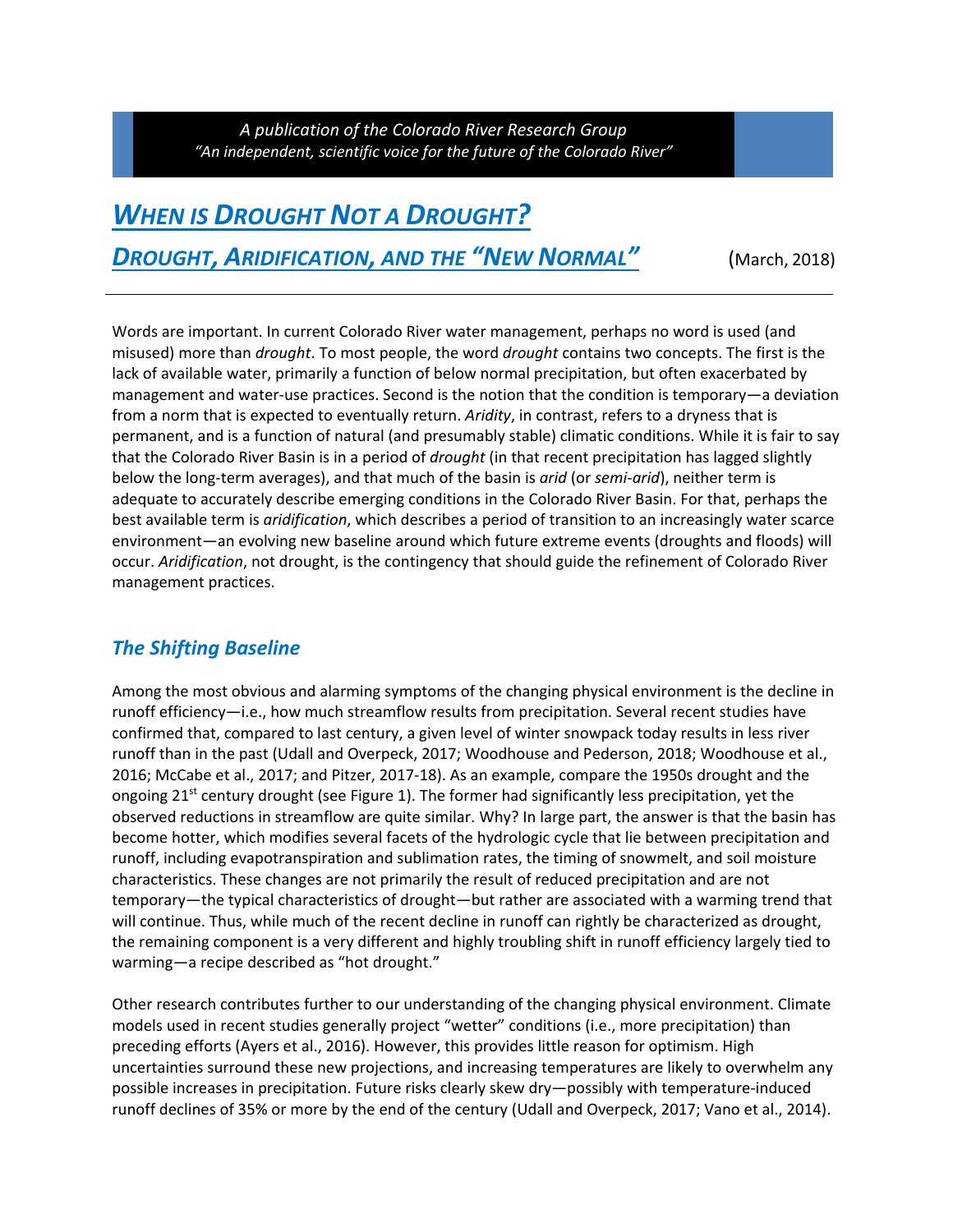These studies also often project a shift in precipitation to the north, with sub‐basins such as the Green becoming more important contributors to streamflow, while the arid conditions of the Lower Basin creep northward through the San Juans and the Colorado River sub‐basin (Dominguez et al., 2012; Niraula et al., 2017). This trend is already evident and shifts runoff away from infrastructure and population centers established under the flawed assumption that historic patterns of climate and runoff were stable.



Also creeping upward, in terms of probabilities, is the regional threat of megadrought. From tree‐rings, we know that such events have happened infrequently in the past, but risks are increasing rapidly (Meko et al., 2007). Measuring the likelihood of future megadroughts in terms of low soil moisture, one major study suggests that the risk of an event lasting 35 years or more later this century is a near

certainty (Cook et al., 2015). This finding further reinforces the prospect that ongoing regional desiccation should be viewed a strong and persistent trend rather than a singular, extreme event.

Warming is not the only human-influenced landscape level change that is affecting runoff levels. One increasingly important phenomenon is "dust on snow"—i.e., the phenomenon that snowfields in the Rockies are more frequently being painted with fine layers of dust that absorb sunlight and thus accelerate snowmelt. Winds now coat the Rockies with five to seven times the dust as seen in the early 19<sup>th</sup> century, in part due to land disturbances such as grazing that break up soils in the Colorado Plateau and Great Basin. The result, on average, is an earlier (by three‐weeks) start to the snowmelt season, and a projected five percent decrease in runoff (Painter et al., 2010). The impact is most pronounced in high dust years (such as 2009 and 2013), generating early season snowmelt peaks that can overwhelm the ability of managers and infrastructure to cope (Deems et al., 2013; Painter et al., 2017). Earlier and smaller runoffs influence the basin in many undesirable ways, threatening water supplies, fueling a longer fire season, robbing (and warming) late season streamflows, and drying out soils in advance of the next runoff season.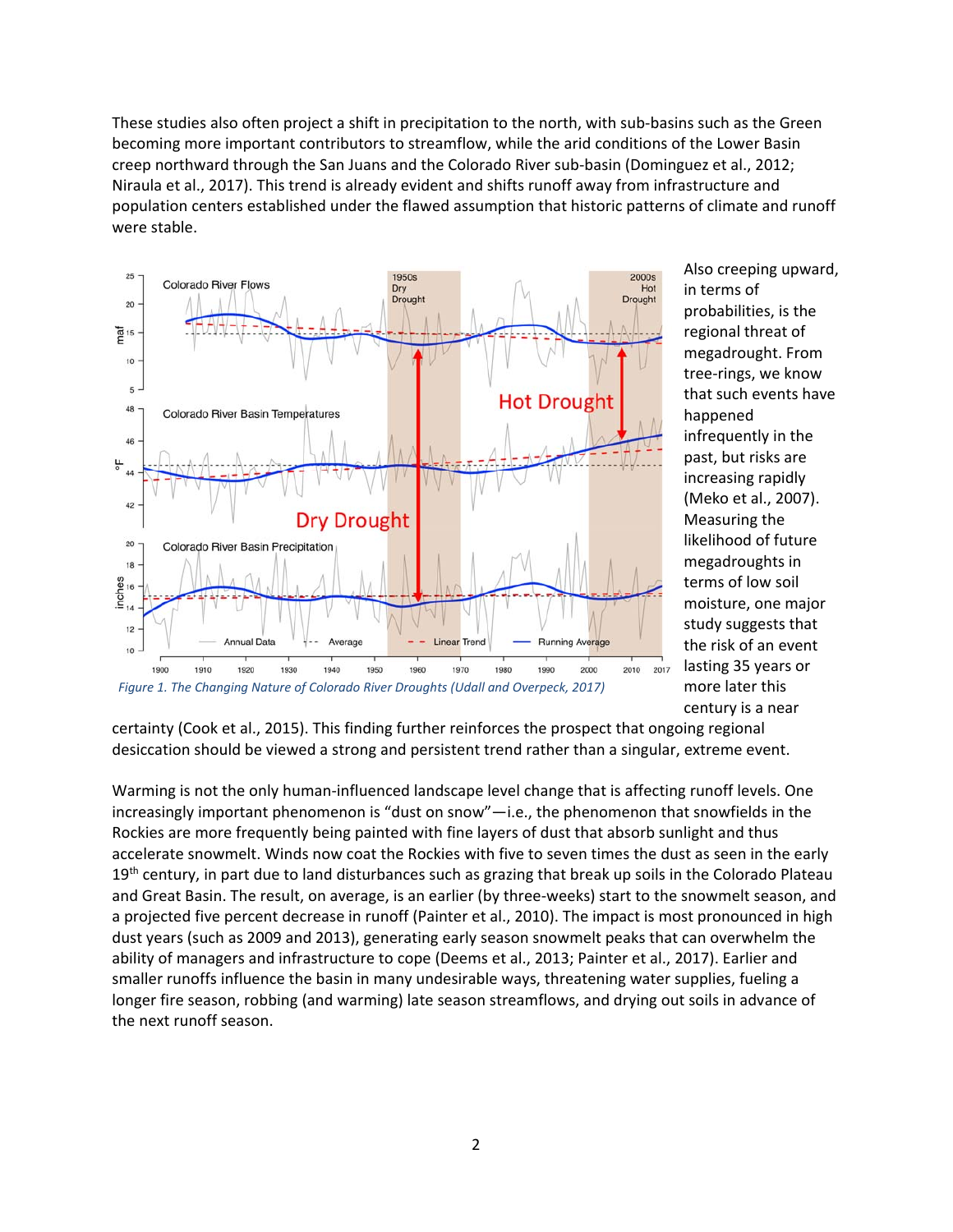## *An "Aridification Contingency Plan"*

Many productive negotiations and reforms are currently underway in the region, including prominently the "drought contingency plans" (DCPs) under development in both the Lower and Upper Basins. In the short-term, it is vitally important that those efforts continue to move forward. Longer-term, the net result of these and future negotiations (such as those regarding the expiration of Interim Guidelines in 2026) must be to address the changing baseline and extreme event probabilities associated with ongoing aridification. Devising an "aridification contingency plan" of this sort is a big and multi‐faceted challenge that may necessitate considering management options currently off-the-table in basin negotiations.

Perhaps more importantly, moving forward means abandoning the mindset that current changes to climatic and hydrologic regimes are a temporary phenomenon. We are not likely to ever return to *normal* conditions; that opportunity has passed (Milly et al, 2008). Rather, there are two possible *new normals*. First is a continuation (and likely acceleration) of the current drying trend and the accompanying increase in variability, an outcome largely "baked into" the system by existing atmospheric greenhouse gas concentrations. A second, and better, *new normal* would be to establish regional hydrologic conditions at a steady new level—a step change—that results from the stabilization of atmospheric greenhouse gas concentrations at some new equilibrium. Achieving this second outcome will require many actions taken across the globe, and in sectors beyond water management. Nonetheless, the Colorado River management community can still be a leader in promoting and contributing to such actions. There is much to gain in the basin by leading on these larger issues, as well as by exploring local opportunities—such as dust suppression—to slow or halt ongoing environmental changes. It is time for water managers to both adapt for the profound changes the future holds and to advocate within the political sphere for a reduction in greenhouse gas emissions. A very modest starting point is to admit words such as *drought* and *normal* no longer serve us well, as we are no longer in a waiting game; we are now in a period that demands continued, decisive action on many fronts.

## **LITERATURE CITED**

Ayers, J., D.L. Ficklin, I.T. Stewart, and M. Strunk. 2016. "Comparison of CMIP3 and CMIP5 projected hydrologic conditions over the Upper Colorado River Basin." *International Journal of Climatology* 36.11: 3807‐3818. http://onlinelibrary.wiley.com/doi/10.1002/joc.4594/full.

Cook, B., T.R. Ault, and J.E. Smerdon. 2015. "Unprecedented 21st century drought risk in the American Southwest and Central Plains." *Science Advances* 1.1: e1400082. http://advances.sciencemag.org/content/1/1/e1400082.full.

Deems, J.S., T.H. Painter, J.J. Barsugli, J. Belnap, and B. Udall. 2013. "Combined impacts of current and future dust deposition and regional warming on Colorado River Basin snow dynamics and hydrology." *Hydrology and Earth System Sciences*. 10(5), 6237–6275. https://www.hydrol‐earth‐syst‐sci.net/17/4401/2013/hess‐17‐4401‐2013.pdf.

Dominguez, F., E. Rivera, D.P. Lettenmaier, and C.L. Castro. 2012. "Changes in winter precipitation extremes for the western United States under a warmer climate as simulated by regional climate models." *Geophysical Research Letters*, 39, L05803. https://doi.org/10.1029/2011GL050762.